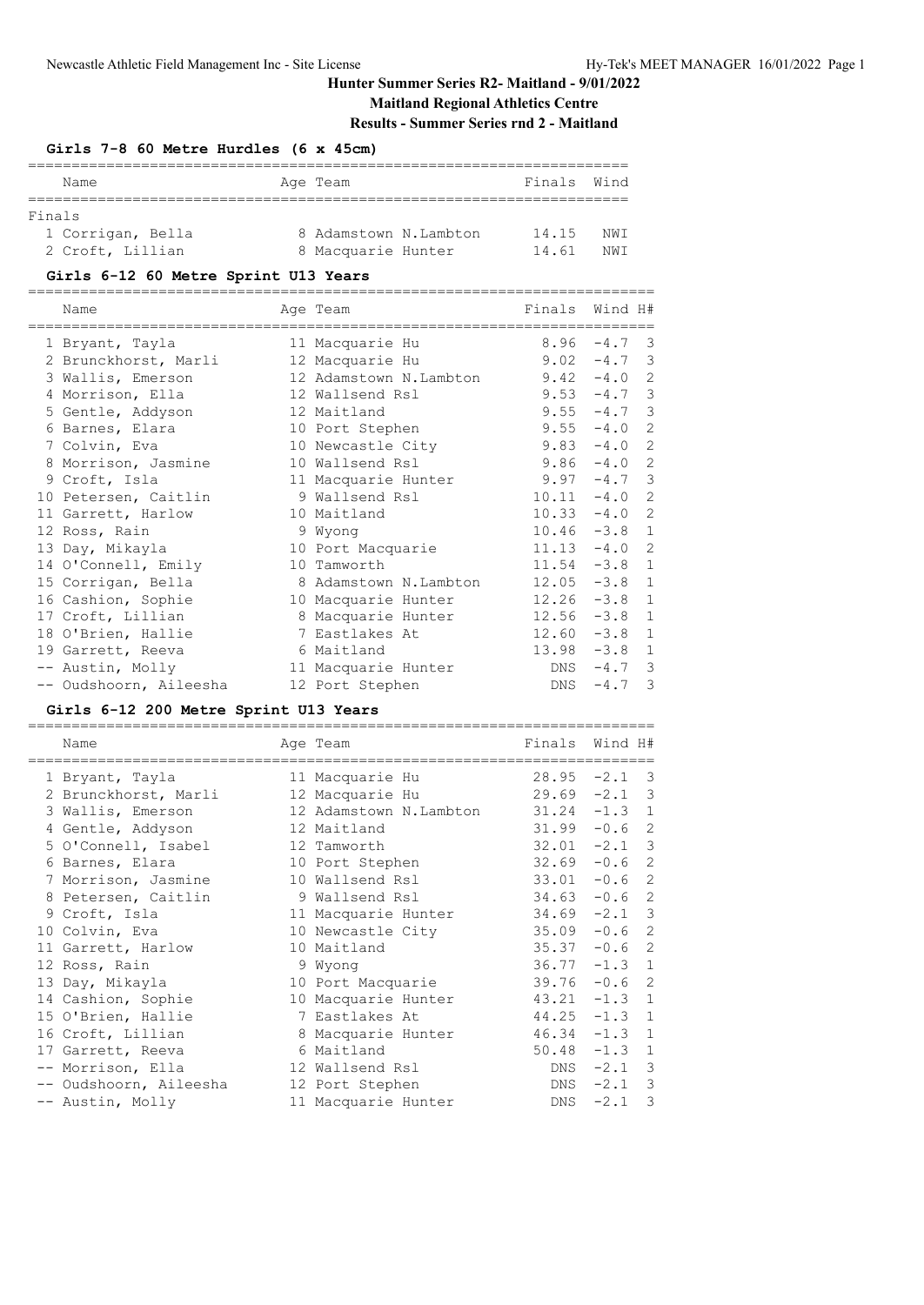# **Maitland Regional Athletics Centre**

### **Results - Summer Series rnd 2 - Maitland**

#### **Girls 8-12 800 Metre Run U13 Years**

|                                                                                                                                                                                                                                       | Finals                                                                                                                                                                                                                    |
|---------------------------------------------------------------------------------------------------------------------------------------------------------------------------------------------------------------------------------------|---------------------------------------------------------------------------------------------------------------------------------------------------------------------------------------------------------------------------|
|                                                                                                                                                                                                                                       | 2:37.80                                                                                                                                                                                                                   |
|                                                                                                                                                                                                                                       | 2:59.81                                                                                                                                                                                                                   |
|                                                                                                                                                                                                                                       | 3:05.18                                                                                                                                                                                                                   |
|                                                                                                                                                                                                                                       | 3:08.92                                                                                                                                                                                                                   |
|                                                                                                                                                                                                                                       | 3:14.99                                                                                                                                                                                                                   |
|                                                                                                                                                                                                                                       | 3:28.79                                                                                                                                                                                                                   |
|                                                                                                                                                                                                                                       | 3:36.26                                                                                                                                                                                                                   |
|                                                                                                                                                                                                                                       | 3:43.84                                                                                                                                                                                                                   |
|                                                                                                                                                                                                                                       | 4:12.61                                                                                                                                                                                                                   |
|                                                                                                                                                                                                                                       | 4:24.97                                                                                                                                                                                                                   |
|                                                                                                                                                                                                                                       | DNS                                                                                                                                                                                                                       |
| Name<br>1 O'Connell, Isabel<br>2 Garrett, Harlow<br>3 Croft, Isla<br>4 Petersen, Caitlin<br>5 Rowntree, Kupa-Lilli<br>6 Miller, Dusty<br>7 Day, Mikayla<br>8 Ross, Rain<br>9 Croft, Lillian<br>10 Cashion, Sophie<br>-- Barnes, Elara | Age Team<br>12 Tamworth<br>10 Maitland<br>11 Macquarie Hunter<br>9 Wallsend Rsl<br>12 Newcastle Runners<br>9 Kotara South<br>10 Port Macquarie<br>9 Wyong<br>8 Macquarie Hunter<br>10 Macquarie Hunter<br>10 Port Stephen |

### **Girls 9 - 60 Metre Hurdles (6 x 60cm) U13 Years**

| Name                | Age Team        | Finals Wind |      |
|---------------------|-----------------|-------------|------|
|                     |                 |             |      |
| 1 Barnes, Elara     | 10 Port Stephen | 11.66       | NW T |
| 2 Ross, Rain        | 9 Wyong         | 13.70       | NW T |
| 3 Morrison, Jasmine | 10 Wallsend Rsl | 13 75       | NM T |

### **Girls 10 - 80 Metre Hurdles (9 x 60cm) U13 Years**

| Name           | Age Team            | Finals Wind |      |
|----------------|---------------------|-------------|------|
| 1 Croft, Isla  | 11 Macquarie Hunter | 15.87       | NW T |
| 2 Day, Mikayla | 10 Port Macquarie   | 18.39       | NW T |

### **Girls 11 - 80 Metre Hurdles (9 x 68cm) U13 Years**

| Name                                | Age Team                           | Finals Wind                    |  |
|-------------------------------------|------------------------------------|--------------------------------|--|
| 1 Bryant, Tayla<br>2 Morrison, Ella | 11 Macquarie Hu<br>12 Wallsend Rsl | $14.64 - 3.6$<br>$15.89 - 3.6$ |  |

### **Girls 8-12 High Jump 0.85m start U13 Years**

| Name       |                               |            |                |                 | Age Team                                                        | Finals  |
|------------|-------------------------------|------------|----------------|-----------------|-----------------------------------------------------------------|---------|
|            |                               |            |                |                 | 1 O'Connell, Isabel 12 Tamworth                                 | 1.35m   |
|            |                               |            |                |                 | 0.85 0.90 0.95 1.00 1.05 1.10 1.15 1.20 1.25 1.30 1.35          |         |
| $\bigcirc$ |                               |            |                |                 |                                                                 | ∩       |
|            |                               |            |                |                 | 2 Morrison, Ella (12 Wallsend Rsl (2008) 1.30m                  |         |
|            |                               |            |                |                 | 0.85 0.90 0.95 1.00 1.05 1.10 1.15 1.20 1.25 1.30 1.35          |         |
| $\bigcirc$ |                               |            |                |                 | $\begin{matrix}0&0&0&0&0&0&\text{X0}&0&\text{X0}\end{matrix}$   | XXO XXX |
|            |                               |            |                |                 | 3 Croft, Isla                 11 Macquarie Hunter         1.20m |         |
|            |                               |            |                |                 | 0.85 0.90 0.95 1.00 1.05 1.10 1.15 1.20                         |         |
| ∩          | $\bigcirc$                    | $\bigcirc$ | $\overline{O}$ | $\circ$ $\circ$ | XO XO                                                           |         |
|            |                               |            |                |                 | 4 Morrison, Jasmine 10 Wallsend Rsl                             | 1.10m   |
|            |                               |            |                |                 | 0.85 0.90 0.95 1.00 1.05 1.10 1.15                              |         |
| $\circ$    |                               |            |                |                 | OOOOO XOXXX                                                     |         |
|            |                               |            |                |                 | 5 Parsons, Charlee 10 Cardiff                                   | 1.05m   |
|            | 0.85 0.90 0.95 1.00 1.05 1.10 |            |                |                 |                                                                 |         |
| ∩          | ∩                             | $\bigcirc$ | XO             |                 | XO XXX                                                          |         |
|            |                               |            |                |                 | 6 Garrett, Harlow 10 Maitland                                   | 1.00m   |
|            | $0.85$ 0.90 0.95 1.00 1.05    |            |                |                 |                                                                 |         |
| ∩          | ∩                             | $\bigcirc$ | XO             | XXX             |                                                                 |         |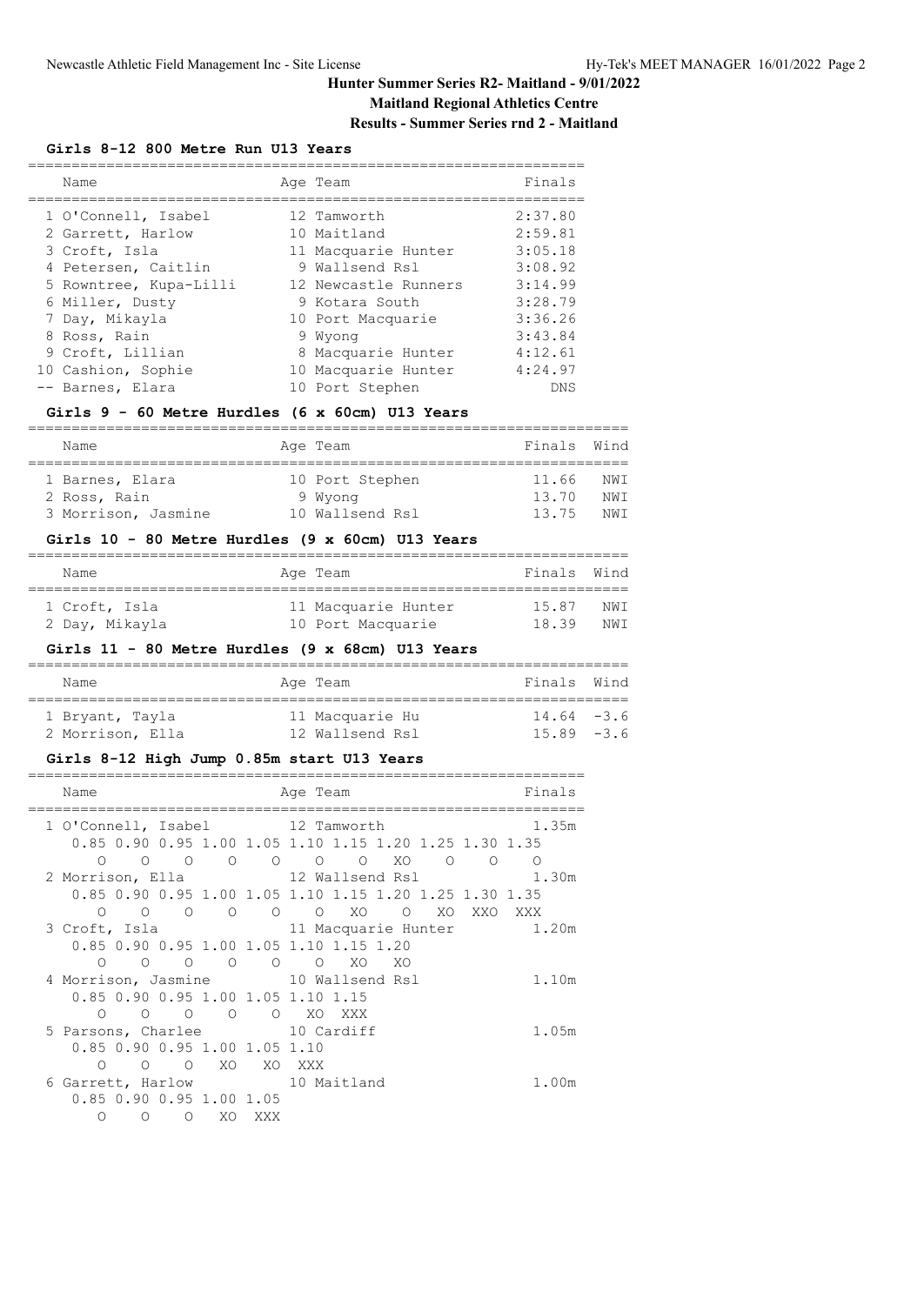**Maitland Regional Athletics Centre**

**Results - Summer Series rnd 2 - Maitland**

|                        | Girls 8-12 High Jump 0.85m start U13 Years |            |
|------------------------|--------------------------------------------|------------|
| 7 O'Connell, Emily     | 10 Tamworth                                | 0.90m      |
| 0.85 0.90 0.95         |                                            |            |
| O XXO XXX              |                                            |            |
| -- Oudshoorn, Aileesha | 12 Port Stephen                            | <b>DNS</b> |
|                        |                                            |            |

#### **Girls 6-12 Shot Put U13 Years**

| Name                                                                       | Age Team                                      | Finals |
|----------------------------------------------------------------------------|-----------------------------------------------|--------|
|                                                                            | 1 Croft, Isla and 11 Macquarie Hunter         | 7.64m  |
| 7.12m 6.98m 6.94m 7.35m 7.28m 7.64m                                        |                                               | 7.09m  |
| 2 Parsons, Charlee 10 Cardiff<br>FOUL 6.43m 6.16m 6.60m 6.47m 7.09m        |                                               |        |
| 3 Colvin, Eva 10 Newcastle City                                            |                                               | 4.65m  |
| FOUL 2.69m 4.57m 4.39m 4.11m 4.65m                                         |                                               |        |
| 4 O'Connell, Emily 10 Tamworth                                             |                                               | 4.49m  |
| 4.49m 4.10m 3.88m 4.07m 4.09m 4.40m                                        |                                               |        |
| 5 Croft, Lillian 8 Macquarie Hunter                                        |                                               | 4.47m  |
| 4.47m 4.07m 3.50m 3.62m 3.69m 4.03m                                        |                                               |        |
| 6 Ross, Rain                       9 Wyong                                 |                                               | 3.35m  |
| 3.21m 3.13m 3.12m 2.59m 2.70m 3.35m                                        |                                               |        |
| 7 Garrett, Reeva                                                           | 6 Maitland                                    | 3.22m  |
| 2.52m 3.04m 3.22m PASS PASS PASS                                           |                                               |        |
| 8 O'Brien, Hallie                                                          | 7 Eastlakes At                                | 3.21m  |
| FOUL 2.98m 3.21m                                                           |                                               |        |
|                                                                            | 9 Corrigan, Bella 8 Adamstown N.Lambton 2.60m |        |
| 2.52m 2.10m 2.60m 2.58m FOUL 2.52m<br>-- Morrison, Jasmine 10 Wallsend Rsl |                                               | DNS    |
| -- Morrison, Ella 12 Wallsend Rsl                                          |                                               | DNS    |
|                                                                            |                                               |        |

### **Women 13+ 60 Metre Sprint Open**

|                   | Name<br>========================= | Age Team               | Finals     | Wind H# |                |
|-------------------|-----------------------------------|------------------------|------------|---------|----------------|
|                   | 1 Munro, Georgia                  | 19 Macquarie Hu        | 7.94       | NWI     | 4              |
|                   | 2 Newton, Ebony                   | 17 Raymond Terrace     | 7.95       | NWI     | 3              |
|                   | 3 Black, Tarli                    | 16 Macquarie Hu        | 8.24       | NWI     | 3              |
|                   | 4 Pollard, Jemma                  | 17 Newcastle Runners   | 8.32       | NWI     | 4              |
|                   | 5 Ogle, Nicole                    | 24 Macquarie Hunter    | 8.48       | NWI     | $\overline{4}$ |
|                   | 6 Ward, Amarni                    | 15 Maitland            | 8.51       | NWI     | 3              |
|                   | 7 Cotton, Emma                    | 19 Port Macquarie      | 8.53       | NWI     | $\overline{4}$ |
|                   | 8 Bolakis, Eleni                  | 14 Unattached          | 8.60       | NWI     | 3              |
|                   | 9 Gogarty, Ella                   | 16 Maitland            | 8.62       | NWI     | 3              |
|                   | 10 McTernan, Ruby                 | 13 Gosford             | 9.01       | NWI     | 1              |
|                   | 11 McTernan, Abby                 | 13 Gosford             | 9.02       | NWI     | 1              |
|                   | 12 Mackie, Jessika                | 13 Mingara Athl        | 9.04       | NWI     | $\mathbf{1}$   |
|                   | 13 Bolakis, Alison                | 41 Unattached          | 9.28       | NWI     | 3              |
|                   | 14 Harrison (T/F37), Lainee       | 18 Macquarie Hu        | 9.76       | NWI     | 1              |
|                   | -- Conlon, Dixie                  | 14 Raymond Terrace     | DNS.       | NWI     | $\overline{c}$ |
|                   | -- Doran, Poppy                   | 16 Adamstown N.Lambton | <b>DNS</b> | NWI     | 1              |
|                   | -- Hill, Brooke                   | 16 Newcastle Runners   | DNS        | NWI     | 4              |
|                   | -- Hill, Alice                    | 13 Kotara South        | <b>DNS</b> | NWI     | $\overline{2}$ |
| $\qquad \qquad -$ | Ingram, Richelle                  | 53 Mingara Athl        | DNS.       | NWI     | $\overline{2}$ |
|                   | -- Sommer, Annika                 | 17 Newcastle City      | <b>DNS</b> | NWI     | $\overline{4}$ |
|                   | -- Wight, Philippa                | 59 Unattached          | <b>DNS</b> | NWI     | $\overline{2}$ |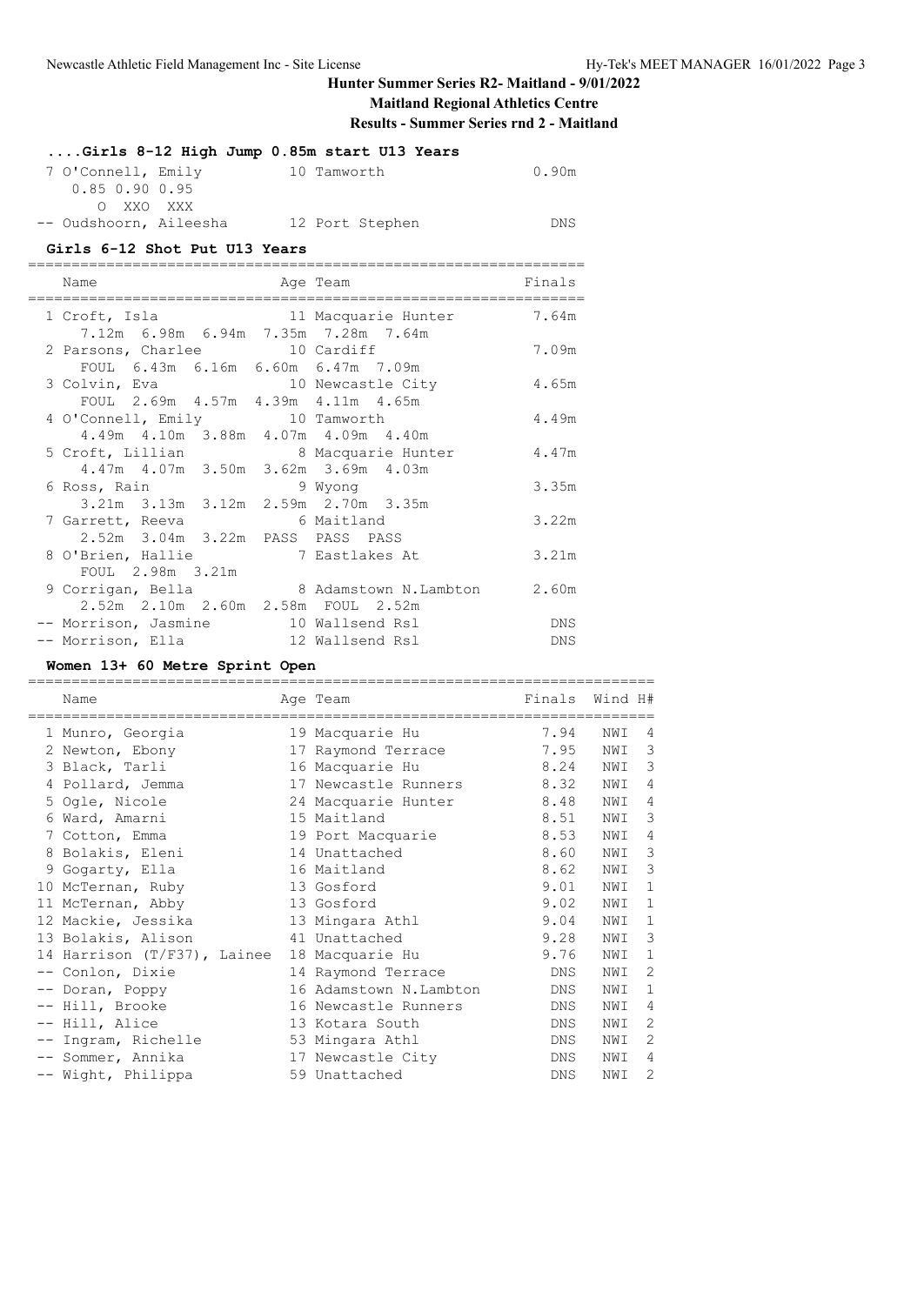# **Maitland Regional Athletics Centre Results - Summer Series rnd 2 - Maitland**

### **Women 13+ 200 Metre Sprint Open**

| ===========<br>Name    | Age Team               | Finals          | Wind H#  |                |
|------------------------|------------------------|-----------------|----------|----------------|
| 1 Pollard, Jemma       | 17 Newcastle Runners   | $25.99 - 1.4$ 4 |          |                |
| 2 Ogle, Nicole         | 24 Macquarie Hunter    | $26.24 -1.4$ 4  |          |                |
| 3 Cotton, Emma         | 19 Port Macquarie      | $26.71 - 1.4 4$ |          |                |
| 4 Black, Tarli         | 16 Macquarie Hu        | $26.84 -1.3$    |          | 3              |
| 5 Doran, Poppy         | 16 Adamstown N.Lambton | $27.03 - 1.3$   |          | 3              |
| 6 Sommer, Annika       | 17 Newcastle City      | $27.07 - 1.3$   |          | 3              |
| 7 Gogarty, Ella        | 16 Maitland            | $27.53 - 1.3$   |          | 3              |
| 8 Hill, Brooke         | 16 Newcastle Runners   | $27.93 - 1.3$   |          | 3              |
| 9 Ward, Amarni         | 15 Maitland            | $28.07 - 1.3$   |          | 3              |
| 10 Bolakis, Eleni      | 14 Unattached          | $28.74 - 1.7$   |          | 2              |
| 11 Hill, Alice         | 13 Kotara South        | $29.54 -1.7$    |          | -2             |
| 12 McTernan, Abby      | 13 Gosford             | $30.13 - 1.6$   |          | $\mathbf{1}$   |
| 13 McTernan, Ruby      | 13 Gosford             | $30.68 - 1.6$   |          | $\mathbf{1}$   |
| 14 Mackie, Jessika     | 13 Mingara Athl        | $34.54 -1.7$ 2  |          |                |
| 15 Smith, Lucinda      | 24 Campbelltown        | $38.96 - 1.6$   |          | $\mathbf{1}$   |
| -- Newton, Ebony       | 17 Raymond Terrace     | DNS             | $-1.4$   | 4              |
| -- van Epen, Charlotte | 13 Newcastle City      | DNS             | $-1.6$   | $\mathbf{1}$   |
| -- Munro, Georgia      | 19 Macquarie Hu        | DNS             | $-1.4$   | 4              |
| -- Collins, Alexis     | 14 Unattached          | DNS             | $-1.7$   | 2              |
| -- Conlon, Dixie       | 14 Raymond Terrace     | DNS             | $-1.7$ 2 |                |
| -- Monk, Montana       | 18 Macquarie Hunter    | DNS             | $-1.4$   | $\overline{4}$ |
| -- Ingram, Richelle    | 53 Mingara Athl        | DNS             | $-1.6$   | $\mathbf{1}$   |

### **Women 13+ 800 Metre Run Open**

| Name                 | Age Team               | Finals     | H#             |
|----------------------|------------------------|------------|----------------|
| 1 Greentree, Harriet | 16 Maitland Sen        | 2:23.07    | 2              |
| 2 Pinches, Aiva      | 16 Adamstown N.Lambton | 2:23.89    | 2              |
| 3 Doran, Phoebe      | 15 Kotara South        | 2:24.62    | $\overline{2}$ |
| 4 Pernecker, Ashley  | 18 Mingara Athl        | 2:30.14    | 2              |
| 5 Schmidt, Lucy      | 15 Kotara South        | 2:33.10    | 2              |
| 6 Rowntree, Hunter   | 16 Newcastle Runners   | 2:42.86    | $\mathbf{1}$   |
| 7 Pincher, Stella    | 13 Adamstown N.Lambton | 2:46.99    | -1             |
| 8 Hunt, Sally        | 59 Mingara Athl        | 3:07.53    | $\overline{1}$ |
| 9 Smith, Lucinda     | 24 Campbelltown        | 3:35.89    | $\mathbf{1}$   |
| -- Monk, Montana     | 18 Macquarie Hunter    | DNS.       | 2              |
| -- Wight, Philippa   | 59 Unattached          | DNS.       | $\mathbf{1}$   |
| -- Cotton, Emma      | 19 Port Macquarie      | DNS.       | 2              |
| -- Jarvis, Hannah    | 16 Kotara South        | <b>DNS</b> | $\mathcal{L}$  |

## **Women 13+ High Jump 1.00m Start Open**

| Name                                                | Age Team           | Finals |
|-----------------------------------------------------|--------------------|--------|
| 1 Smith, Lucinda<br>1.10 1.15<br>XXO XXX            | 24 Campbelltown    | 1.10m  |
| -- Bennett, Nikysha<br>1.10 1.15 1.35<br>P XXX<br>P | 16 Unattached      | ΝH     |
| -- Conlon, Dixie                                    | 14 Raymond Terrace | DNS    |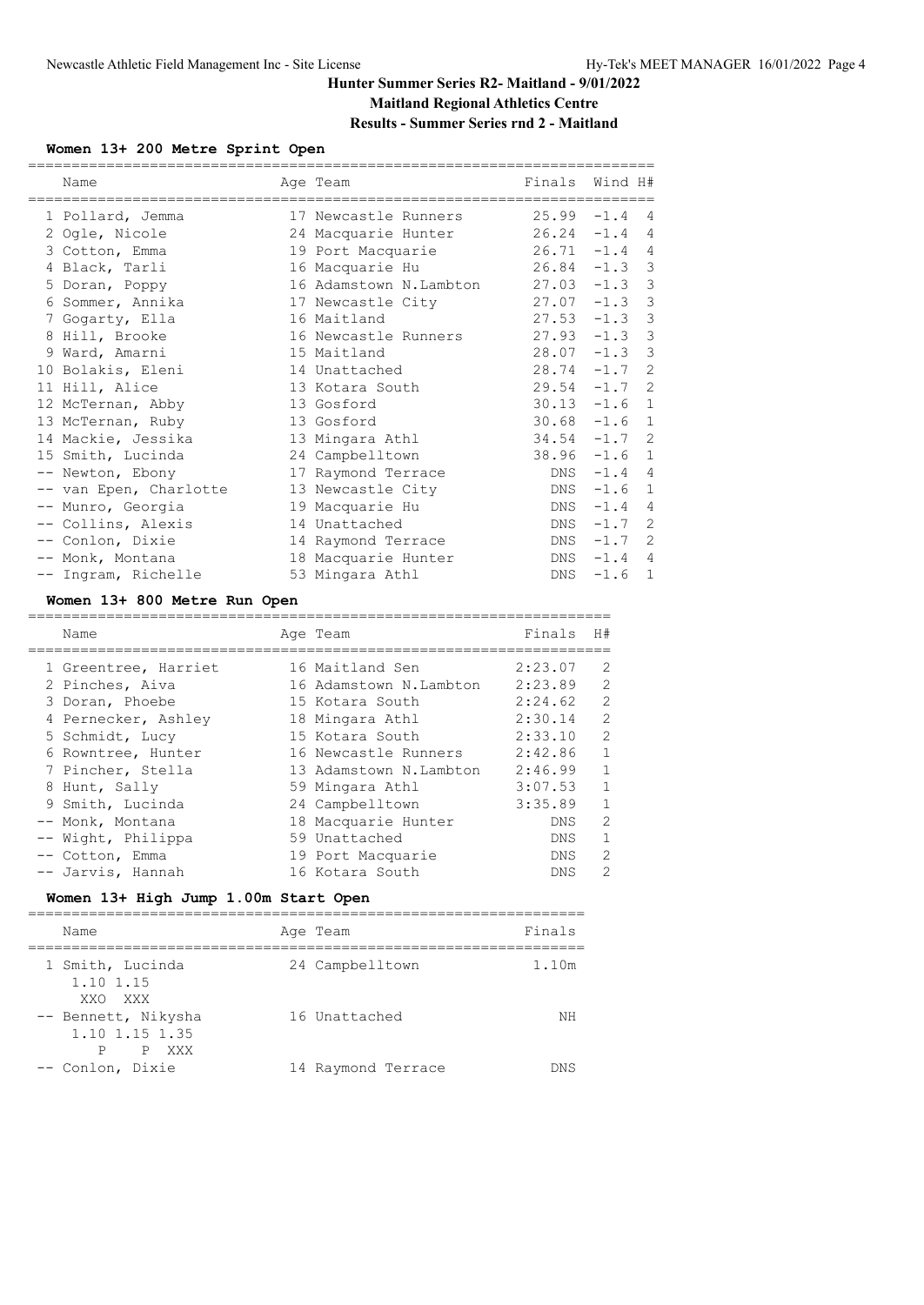### **Maitland Regional Athletics Centre Results - Summer Series rnd 2 - Maitland**

# **Women 13+ Discus Throw Open**

| Name                                                             | Age Team                               | Finals            |
|------------------------------------------------------------------|----------------------------------------|-------------------|
| 1 Hunter, Kelly<br>40.17m FOUL 34.45m 35.97m 38.42m 37.91m       | 44 Gosford                             | 40.17m            |
| 2 Bennett, Nikysha<br>FOUL 16.79m FOUL 21.67m                    | 16 Unattached                          | 21.67m            |
| 3 Smith, Lucinda<br>17.21m  17.70m  17.89m  17.39m  20.42m  FOUL | 24 Campbelltown                        | 20.42m            |
| -- Ingram, Richelle<br>-- Richardson, Emily                      | 53 Mingara Athl<br>17 Macquarie Hunter | DNS<br><b>DNS</b> |

### **Boys 7-8 60 Metre Hurdles (6 x 45cm)**

| Name         |  | Age Team           | Finals Wind |      |
|--------------|--|--------------------|-------------|------|
|              |  |                    |             |      |
| 1 Ralph, Leo |  | 8 Macquarie Hunter | 12.26       | NW I |

## **Boys 6-12 60 Metre Sprint U13 Years**

| Name              | Age Team               | Finals Wind   |              |
|-------------------|------------------------|---------------|--------------|
| 1 Hicks, Xavier   | 10 Singleton Tr        |               | $9.32 - 4.0$ |
| 2 Bryant, Axl     | 10 Macquarie Hunter    | $10.20 -4.0$  |              |
| 3 Ralph, Kyden    | 10 Macquarie Hunter    | $10.81 - 4.0$ |              |
| 4 McIntyre, Ethan | 9 Wyong                | $10.89 - 4.0$ |              |
| 5 Ralph, Leo      | 8 Macquarie Hunter     | $10.99 - 4.0$ |              |
| 6 Lyon, Hugo      | 10 Adamstown N.Lambton | $11.34 - 4.0$ |              |

### **Boys 6-12 200 Metre Sprint U13 Years**

| Name               | Age Team               | Finals Wind H#  |            |                |
|--------------------|------------------------|-----------------|------------|----------------|
| 1 Ward, Flynn      | 12 Kotara South        | $30.46 - 1.9$ 2 |            |                |
| 2 Hicks, Xavier    | 10 Singleton Tr        | $31.28 - 1.9$ 2 |            |                |
| 3 Bryant, Axl      | 10 Macquarie Hunter    | $33.03 -2.3$ 1  |            |                |
| 4 Gorton, Oliver   | 11 Raymond Terrace     | $33.11 -1.9$ 2  |            |                |
| 5 Stokes, Jordan   | 10 Kotara South        | $33.54 -2.3$ 1  |            |                |
| 6 Ralph, Kyden     | 10 Macquarie Hunter    | $35.81 -2.3$ 1  |            |                |
| 7 McIntyre, Ethan  | 9 Wyong                | $36.79 - 2.3$ 1 |            |                |
| 8 Ralph, Leo       | 8 Macquarie Hunter     | $36.83 -2.3$ 1  |            |                |
| 9 Lyon, Hugo       | 10 Adamstown N.Lambton | $38.99 - 2.3$ 1 |            |                |
| -- Pinches, Archie | 10 Adamstown N.Lambton |                 | $DNS -1.9$ | $\overline{2}$ |

### **Boys 8-12 800 Metre Run U13 Years**

| Name                 |  | Finals                                                                                                                                                                                                                                                                |
|----------------------|--|-----------------------------------------------------------------------------------------------------------------------------------------------------------------------------------------------------------------------------------------------------------------------|
| 1 Chalmers, Thomas   |  | 2:21.38                                                                                                                                                                                                                                                               |
| 2 Chalmers, Mitchell |  | 2:23.21                                                                                                                                                                                                                                                               |
| 3 Gorton, Oliver     |  | 2:36.58                                                                                                                                                                                                                                                               |
| 4 Ward, Flynn        |  | 2:40.08                                                                                                                                                                                                                                                               |
| 5 Swadling, Kye      |  | 2:41.27                                                                                                                                                                                                                                                               |
| 6 Pinches, Archie    |  | 2:47.76                                                                                                                                                                                                                                                               |
| 7 Ralph, Kyden       |  | 2:49.33                                                                                                                                                                                                                                                               |
| 8 Stokes, Jordan     |  | 2:55.99                                                                                                                                                                                                                                                               |
| 9 Corrigan, Harrison |  | 3:02.07                                                                                                                                                                                                                                                               |
| 10 Ralph, Leo        |  | 3:03.05                                                                                                                                                                                                                                                               |
| 11 Lyon, Hugo        |  | 3:19.62                                                                                                                                                                                                                                                               |
| 12 Thomson, Max      |  | 3:21.79                                                                                                                                                                                                                                                               |
|                      |  | Age Team<br>11 Kotara South<br>11 Kotara South<br>11 Raymond Terrace<br>12 Kotara South<br>9 Kotara South<br>10 Adamstown N.Lambton<br>10 Macquarie Hunter<br>10 Kotara South<br>9 Adamstown N.Lambton<br>8 Macquarie Hunter<br>10 Adamstown N.Lambton<br>11 Maitland |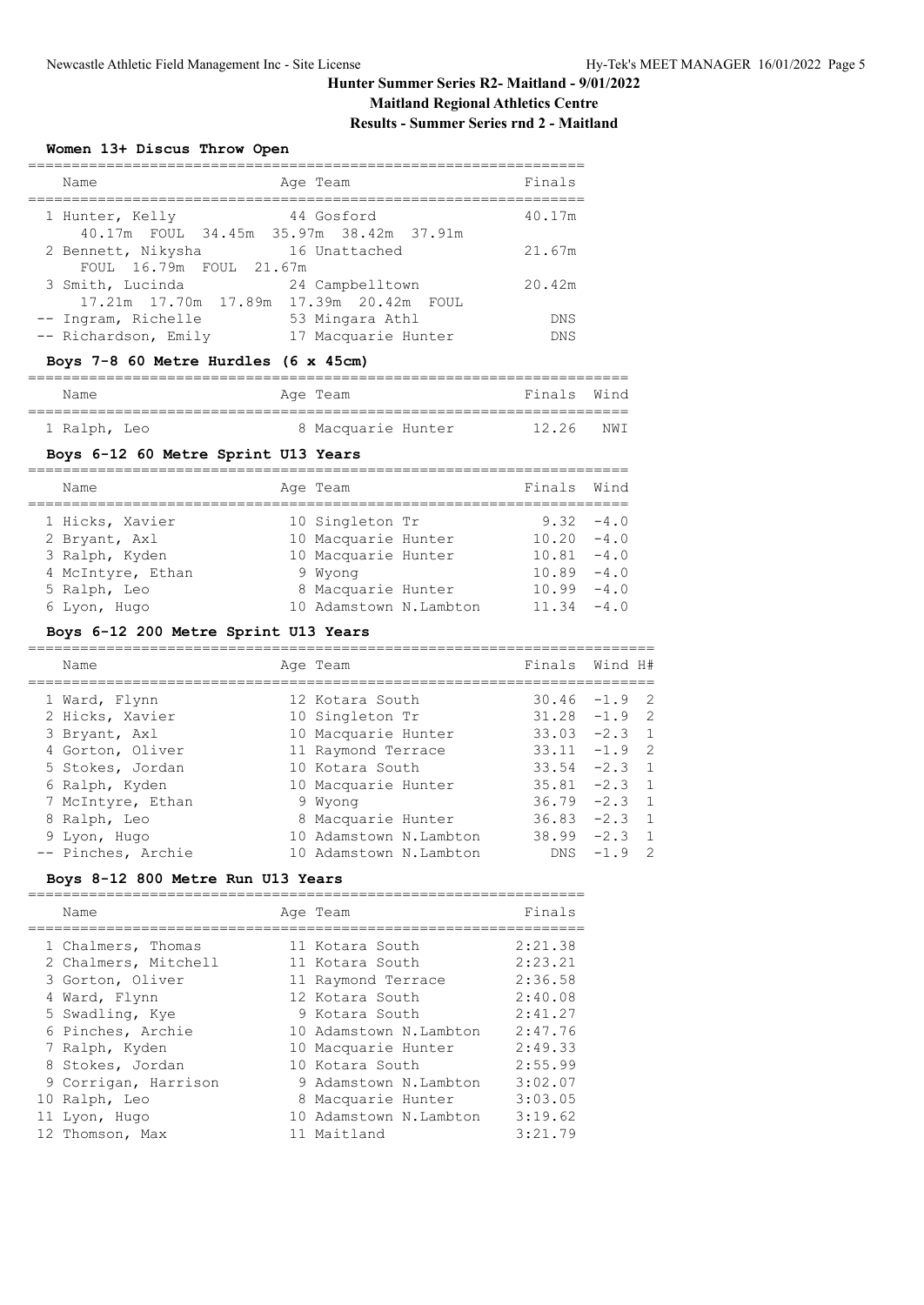## **Maitland Regional Athletics Centre Results - Summer Series rnd 2 - Maitland**

# **Boys 9 - 60 Metre Hurdles (6 x 60cm) U13 Years**

| Name                                            |  | Age Team              | Finals     | Wind |  |
|-------------------------------------------------|--|-----------------------|------------|------|--|
|                                                 |  |                       |            |      |  |
| 1 Corrigan, Harrison                            |  | 9 Adamstown N.Lambton | 11.92      | NWI  |  |
| 2 Bryant, Axl                                   |  | 10 Macquarie Hunter   | 12.33      | NW T |  |
| 3 Ralph, Kyden                                  |  | 10 Macquarie Hunter   | 12.33      | NW T |  |
| -- McIntyre, Ethan                              |  | 9 Wyong               | <b>DNS</b> | NW T |  |
| Boys 10 - 80 Metre Hurdles (9 x 60cm) U13 Years |  |                       |            |      |  |

| Name            | Age Team               | Finals Wind |      |
|-----------------|------------------------|-------------|------|
| 1 Hicks, Xavier | 10 Singleton Tr        | 14.78       | NW T |
| 2 Lyon, Hugo    | 10 Adamstown N.Lambton | 18.84       | NW T |

### **Boys 8-12 High Jump 0.85m start U13 Years**

| Name                                                                                    | Age Team                                                                                                               | Finals |
|-----------------------------------------------------------------------------------------|------------------------------------------------------------------------------------------------------------------------|--------|
| 1 Corrigan, Harrison<br>$P \qquad \qquad$<br>$\circ$<br>$\circ$<br>$\Omega$<br>$\Omega$ | 9 Adamstown N.Lambton<br>0.85 0.90 0.95 1.00 1.05 1.10 1.15 1.20 1.25 1.30<br>$\Omega$<br>XO<br>XO.<br>$\Omega$<br>XXX | 1.25m  |
| 2 Ralph, Kyden<br>$0.95$ 1.00 1.05<br>$\circ$<br>XXX X<br>$\bigcirc$                    | 10 Macquarie Hunter                                                                                                    | 1.00m  |
| 3 Bryant, Axl<br>$0.95$ 1.00 1.05<br>XP<br>$\overline{O}$<br>XXX X                      | 10 Macquarie Hunter                                                                                                    | J1.00m |
| 4 Lyon, Hugo<br>$0.85$ $0.90$ $0.95$<br>XO.<br>XO.<br><b>XXX</b>                        | 10 Adamstown N.Lambton                                                                                                 | 0.90m  |
| 5 Hicks, Xavier<br>0.850.90<br>X<br>∩                                                   | 10 Singleton Tr                                                                                                        | 0.85m  |
| -- McIntyre, Ethan                                                                      | 9 Wyong                                                                                                                | DNS    |

### **Boys 6-12 Shot Put U13 Years**

| Name                                            | Age Team           | Finals |
|-------------------------------------------------|--------------------|--------|
| 1 McIntyre, Ethan                               | 9 Wyong            | 3.62m  |
| $3.51m$ $3.47m$ $3.52m$ $3.26m$ $2.81m$ $3.62m$ |                    |        |
| -- Ralph, Leo                                   | 8 Macquarie Hunter | DNS    |

## **Men 13+ 60 Metre Sprint Open**

| Name                      | Age Team             | Finals   | Wind H#  |                |
|---------------------------|----------------------|----------|----------|----------------|
|                           |                      |          |          |                |
| 1 Roberti, Joseph         | 14 Unattached        | 7.84     |          | $-4.7$ 2 7.836 |
| 2 Egbu, Uchenna           | 16 Bankstown Sports  | 7.84     |          | $-4.7$ 2 7.839 |
| 3 Newton, Matthew         | 48 Raymond Terrace   | 8.17     | NWI      | $\overline{1}$ |
| 4 Phillips, Andrew        | 51 Nsw Masters       | 8.28 NWI |          | $\overline{1}$ |
| 5 Williams, Nathan        | 15 Newcastle Runners | 8.59     | $-4.7$ 2 |                |
| 6 Ellis, Daryl            | 68 Wyong Athlet      | 9.28     | NWI      | $\overline{1}$ |
| -- Lloyd, Lleyton         | 22 Macquarie Hu      | NΤ       | NWI      | -3             |
| -- Wickremaratchy, Dinush | 19 Newcastle Runners | NΤ       | NWI      | 3              |
| -- Fairweather, Liam      | 20 Maitland          | NΤ       | NWI      | 3              |
| -- Fairweather, Trae      | 17 Maitland          | NΤ       | NWI      | 3              |
| -- Murphy, Alex           | 18 Maitland          | NΤ       | NWI      | 3              |
| -- Jackson, Mitchell      | 25 Macquarie Hu      | NΤ       | NWI      | 3              |
|                           |                      |          |          |                |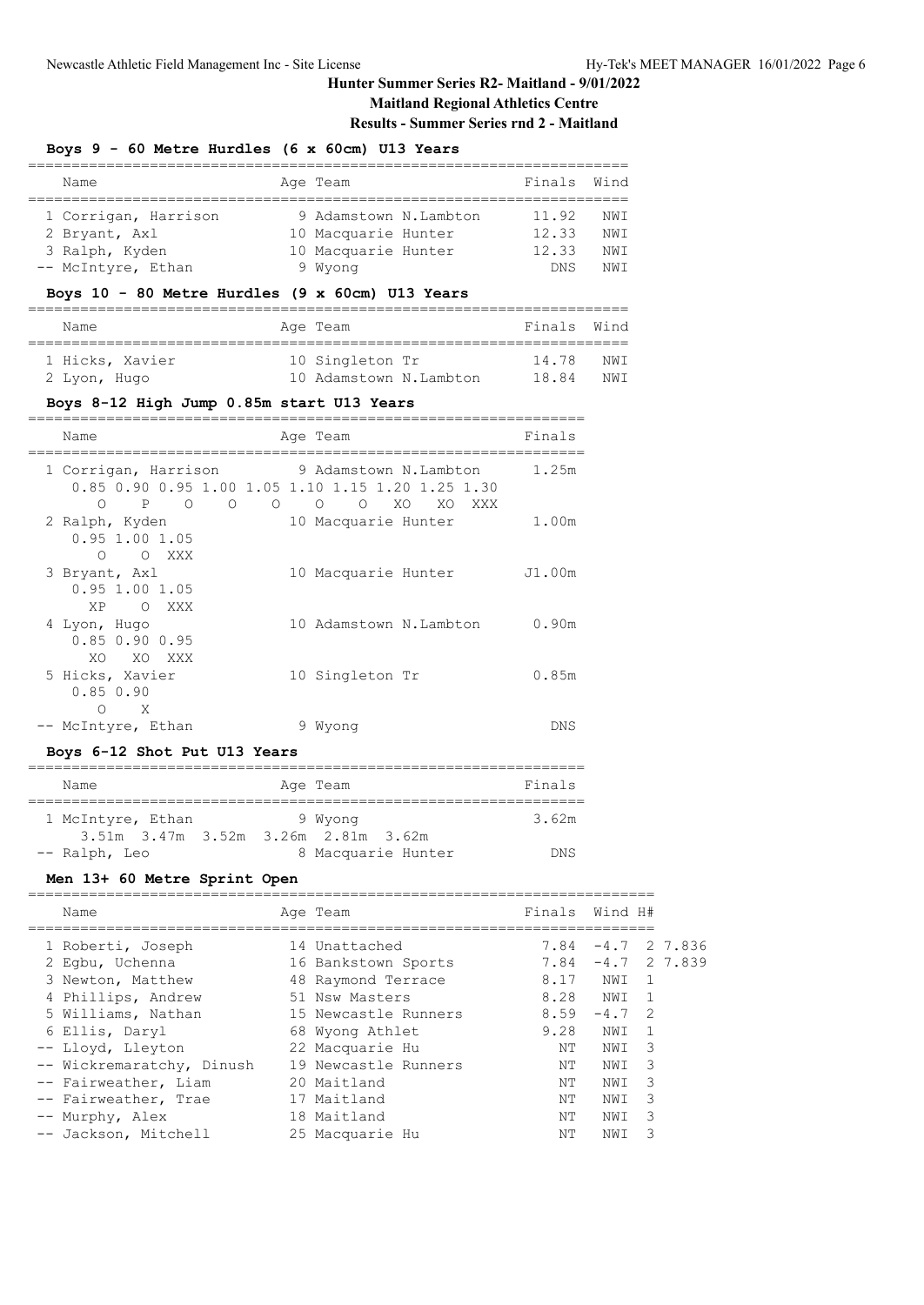### **Maitland Regional Athletics Centre Results - Summer Series rnd 2 - Maitland**

### **....Men 13+ 60 Metre Sprint Open**

| -- Schofield, James | 13 Uts Northern Sub | DNS NWI 1     |  |
|---------------------|---------------------|---------------|--|
| -- Cashion, Thomas  | 13 Macquarie Hunter | $DNS - 4.7 2$ |  |
| -- Gray, Kidha      | 17 Eastlakes At     | $DNS - 4.7 2$ |  |
| -- Browne, Robert   | 34 Wallsend Rsl     | DNS NWI 1     |  |
| -- Sammutt, Daniel  | 43 Mingara Athl     | $DNS -4.7 2$  |  |

### **Men 13+ 200 Metre Sprint Open**

======================================================================== Name Age Team Finals Wind H#

| Ndille              | Age ream             | Filldis         | WING H#  |                         |
|---------------------|----------------------|-----------------|----------|-------------------------|
| 1 Sansom, Jarrod    | 25 Macquarie Hu      | 22.92           | $-0.8$   | $\overline{\mathbf{3}}$ |
| 2 Murphy, Alex      | 18 Maitland          | $23.26 -0.8$ 3  |          |                         |
| 3 Roberti, Joseph   | 14 Unattached        | $23.81 - 0.8$ 3 |          |                         |
| 4 Eqbu, Uchenna     | 16 Bankstown Sports  | $23.95 -0.2$ 2  |          |                         |
| 5 Dequara, Jack     | 17 Medowie           | 23.95           | $-0.2$ 2 |                         |
| 6 Jackson, Mitchell | 25 Macquarie Hu      | 24.73           | $-0.8$ 3 |                         |
| 7 Carr, Blake       | 28 Macquarie Hu      | $26.15 - 0.2$ 2 |          |                         |
| 8 Lloyd, Lleyton    | 22 Macquarie Hu      | 26.20           | $-0.8$ 3 |                         |
| 9 Cashion, Thomas   | 13 Macquarie Hunter  | 26.79           | $-0.2$ 2 |                         |
| 10 Williams, Nathan | 15 Newcastle Runners | 27.37           | $-0.2$   | $\overline{2}$          |
| -- Ward, Nate       | 14 Kotara South      | NΤ              | NWI      | 1                       |
| -- Ellis, Daryl     | 68 Wyong Athlet      | ΝT              | NWI      | 1                       |
| -- Newton, Matthew  | 48 Raymond Terrace   | ΝT              | NWI      | 1                       |
| -- Cain, Jasper     | 17 Maitland          | DNS             | $-0.2$   | -2                      |
| -- Gray, Kidha      | 17 Eastlakes At      | DNS             | $-0.8$   | 3                       |
| -- Sammutt, Daniel  | 43 Mingara Athl      | DNS.            | NWI      | 1                       |

### **Men 13+ 800 Metre Run Open**

| Name                                                                                                             | Age Team                                                                                                          | Finals                                                            |
|------------------------------------------------------------------------------------------------------------------|-------------------------------------------------------------------------------------------------------------------|-------------------------------------------------------------------|
| 1 Hauber, Toby<br>2 Ward, Nate<br>3 Morgan, Coen<br>4 Totterman, Luke<br>5 Thomson, Zachary<br>-- Serret, Joshua | 18 Uts Northern Sub<br>14 Kotara South<br>15 Maitland Sen<br>16 Kotara South<br>13 Maitland<br>22 Raymond Terrace | 2:11.13<br>2:11.58<br>2:13.13<br>2:16.54<br>2:34.13<br><b>DNS</b> |
| -- Alley, Trent                                                                                                  | 13 Port Macquar                                                                                                   | <b>DNS</b>                                                        |
|                                                                                                                  |                                                                                                                   |                                                                   |

### **Men 13+ High Jump 1.00m Start Open**

|  | Name           |  |  |                          |  |  | Age Team |                 | Finals |
|--|----------------|--|--|--------------------------|--|--|----------|-----------------|--------|
|  | 1 Ellis, Daryl |  |  |                          |  |  |          | 68 Wyong Athlet | 1.35m  |
|  |                |  |  | 1.20 1.25 1.30 1.35 1.40 |  |  |          |                 |        |
|  |                |  |  | XXO XXX                  |  |  |          |                 |        |

### **Men 13+ High Jump 1.40m Start Open**

|  | Name             |  |  |      |                                    | Age Team |               |                     | Finals |
|--|------------------|--|--|------|------------------------------------|----------|---------------|---------------------|--------|
|  | 1 Egbu, Uchenna  |  |  | O XO | 1.55 1.70 1.76 1.84 1.87 1.90 1.94 |          | <b>XXP</b>    | 16 Bankstown Sports | 1.90m  |
|  | -- Bennett, Liam |  |  |      |                                    |          | 18 Unattached |                     | אור    |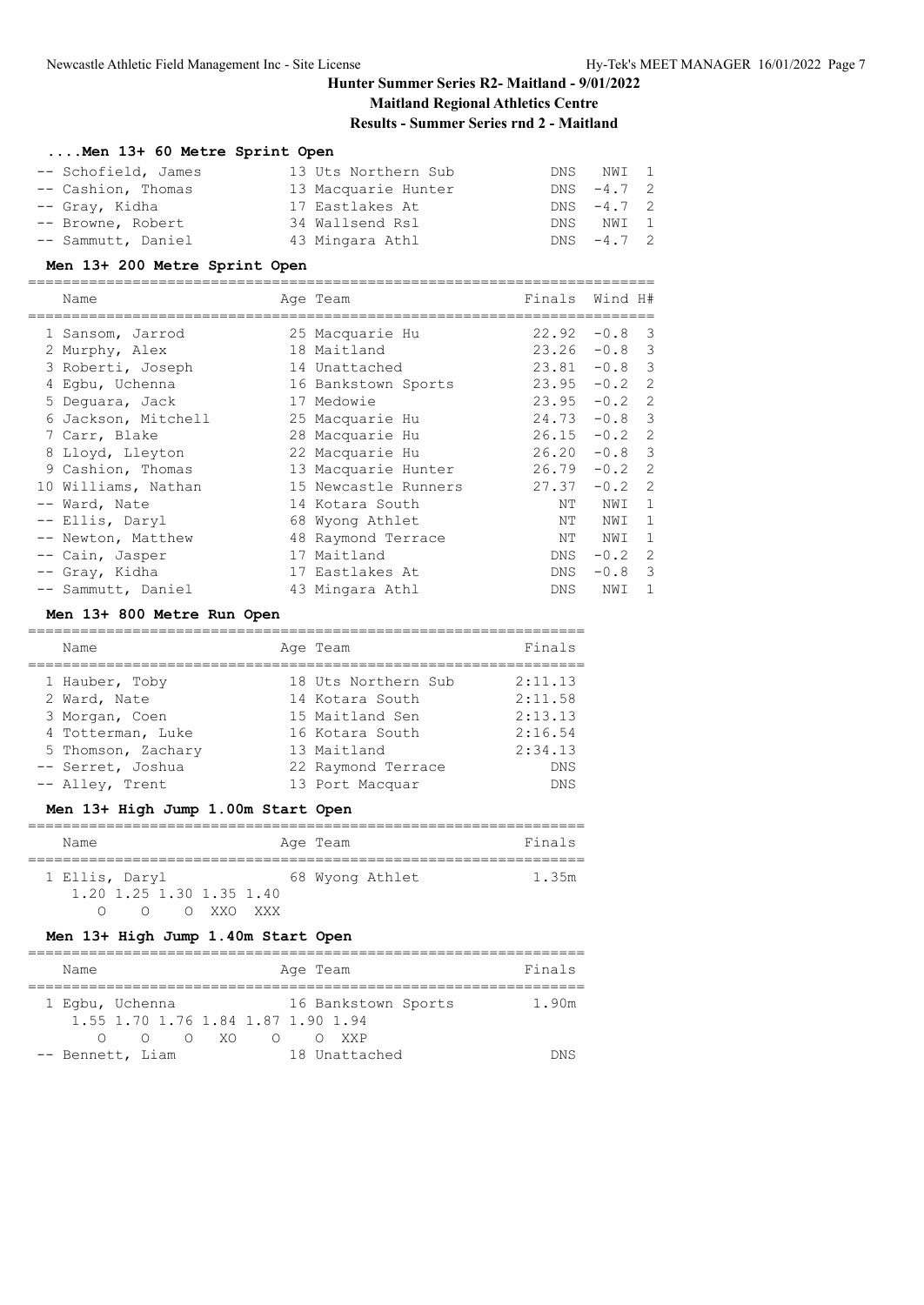# **Maitland Regional Athletics Centre**

# **Results - Summer Series rnd 2 - Maitland**

## **Men 13+ Discus Throw Open**

| Name                                                       | Age Team                                   | Finals     |
|------------------------------------------------------------|--------------------------------------------|------------|
| 1 Cashion, Thomas<br>FOUL 29.66m FOUL 37.70m 37.91m 38.84m | 13 Macquarie Hunter                        | 38.84m     |
| 2 Murray, Gavin<br>FOUL 37.77m 38.03m 37.77m 38.82m 37.80m | 67 Nsw Masters                             | 38.82m     |
| 3 Carr, Blake<br>FOUL FOUL 29.47m FOUL 29.05m FOUL         | 28 Macquarie Hu                            | 29.47m     |
| 4 Eqbu, Uchenna<br>28.82m FOUL FOUL FOUL                   | 16 Bankstown Sports                        | 28.82m     |
| 5 Ellis, Daryl<br>21.38m FOUL 21.24m 23.34m                | 68 Wyong Athlet                            | 23.34m     |
| 6 Browne, Robert<br>18.68m FOUL 21.37m 22.56m              | 34 Wallsend Rsl                            | 22.56m     |
| -- Schofield, James<br>Hauber, Toby                        | 13 Uts Northern Sub<br>18 Uts Northern Sub | DNS<br>DNS |

### **Mixed 12+ 3000 Metre Run Open**

| Name                 | Age Team                | Finals     |
|----------------------|-------------------------|------------|
|                      |                         |            |
| 1 Doley, Harrison    | M19 Unattached          | 9:40.80    |
| 2 Tornier, Stephen   | M33 Unattached          | 9:54.15    |
| 3 Noble, Jessica     | W20 Newcastle Flyers    | 9:57.55    |
| 4 Jensen, Regina     | W41 Newcastle Flyers    | 9:59.65    |
| 5 Simon, Laura       | W33 Newcastle Flyers    | 10:13.07   |
| 6 Anderson, Hannah   | W18 Newcastle Flyers    | 10:19.14   |
| 7 Morgan, Coen       | M15 Maitland Sen        | 10:34.13   |
| 8 Schmidt, Lucy      | W15 Kotara South        | 10:59.51   |
| 9 Greentree, Harriet | W16 Maitland Sen        | 11:21.34   |
| 10 Eqbu, Uchenna     | M16 Bankstown Sports    | 11:25.09   |
| 11 Miller, Lillian   | W17 Kotara South        | 11:27.41   |
| 12 Byfield, Mark     | M62 Mingara Athl        | 11:40.95   |
| 13 Miller, Annabelle | W15 Kotara South        | 11:56.73   |
| 14 Hunt, Sally       | W59 Mingara Athl        | 13:57.30   |
| 15 Rowntree, Hunter  | W16 Newcastle Runners   | 14:28.43   |
| -- Doran, Phoebe     | W15 Kotara South        | DNF        |
| -- Wallis, Emerson   | W12 Adamstown N.Lambton | <b>DNS</b> |
| -- Alley, Trent      | M13 Port Macquar        | DNS        |

### **Mixed Long Jump Invitation Open**

| Name                                        | Age Team                                                                                      | Finals        | Wind |
|---------------------------------------------|-----------------------------------------------------------------------------------------------|---------------|------|
| 1 Fairweather, Liam                         | M20 Maitland<br>$7.32m(3.2)$ $7.47m(3.0)$ $7.48m(1.4)$ $7.58m(2.0)$ $6.01m(3.6)$ FOUL $(4.2)$ | $7.58m$ 2.0   |      |
| 2 Fairweather, Trae                         | M17 Maitland<br>FOUL $(3.1)$ 6.56m $(2.6)$ 6.37m $(0.9)$ 4.95m $(2.2)$ 6.39m $(0.9)$ PASS     | 6.56m 2.6     |      |
| 3 Carroll, Brittany W22 Maitland            | FOUL(3.6) $6.35m(2.7)$ FOUL(0.7) FOUL(0.9) FOUL(2.1) FOUL(1.3)                                | $6.35m$ 2.7   |      |
| 4 Kranendonk, Bathany W21 Wyong             | $6.23$ m(3.2) $6.17$ m(3.7) $6.06$ m(0.7) $6.04$ m(1.6) $6.10$ m(2.1) $6.14$ m(0.6)           | $6.23m$ $3.2$ |      |
| 5 Carr, Blake                               | M28 Macquarie Hu<br>FOUL(2.2) FOUL(2.2) FOUL(1.0) $5.44m(1.4)$ $5.47m(2.0)$ $5.61m(4.7)$      | 5.61m 4.7     |      |
| 6 Lloyd, Lleyton M22 Macquarie Hu           | $5.40m$ $3.3$<br>FOUL(2.8) $5.24$ m(2.7) $5.16$ m(2.4) FOUL(1.8) $4.76$ m(0.5) $5.40$ m(3.3)  |               |      |
| 7 Harrison (T/F37), Lainee W18 Macquarie Hu | $3.86$ m $(3.6)$ 4.08 m $(3.1)$ 4.00 m $(3.9)$ 3.91 m $(1.9)$ 3.94 m $(2.3)$ 4.13 m $(-0.0)$  | 4.13m NWI     |      |
| -- Conlon, Dixie                            | W14 Raymond Terrace                                                                           | DNS.          | NWI  |